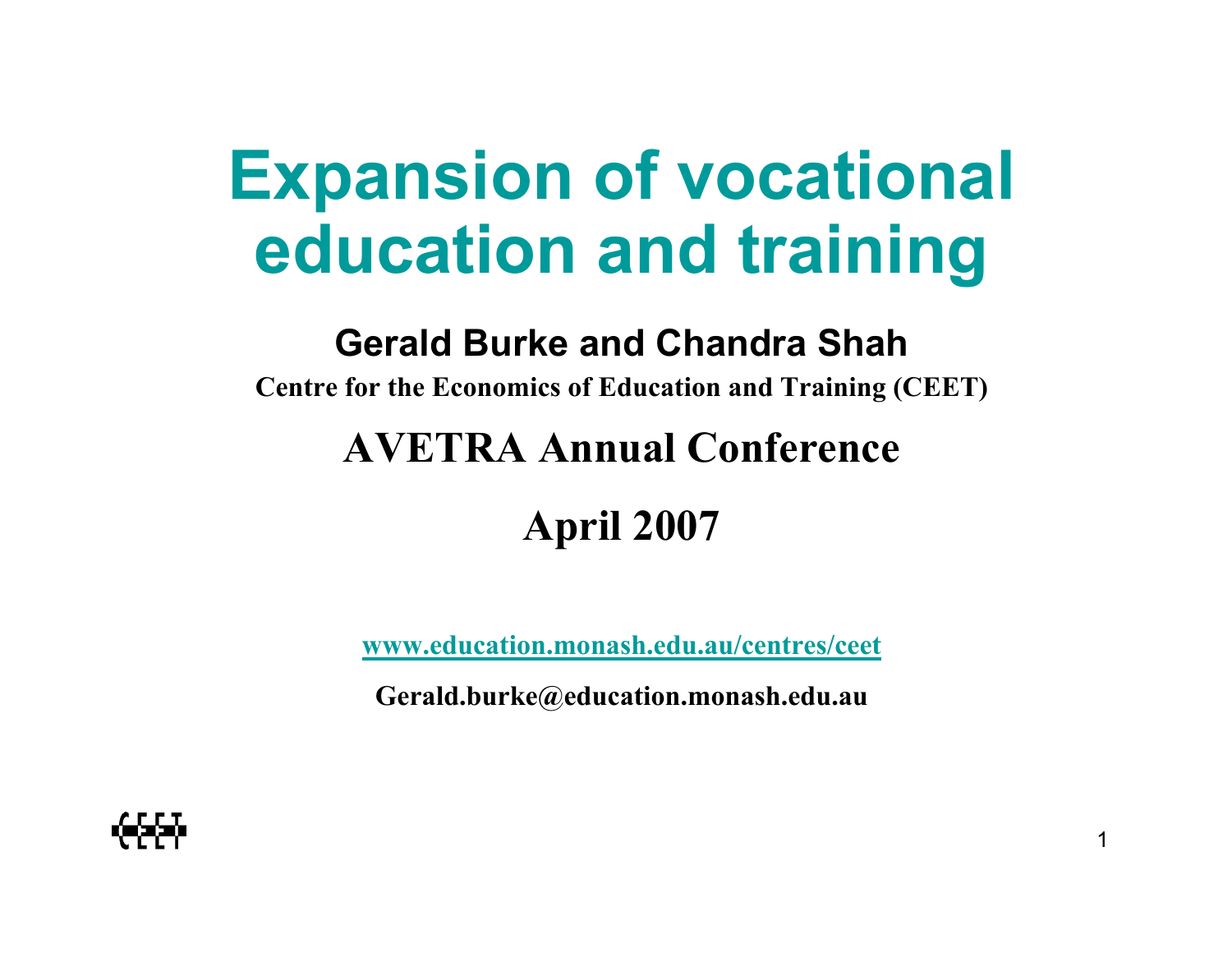# **Expanding the training system**

- •The size of the expansion required
- •The cost of the expansion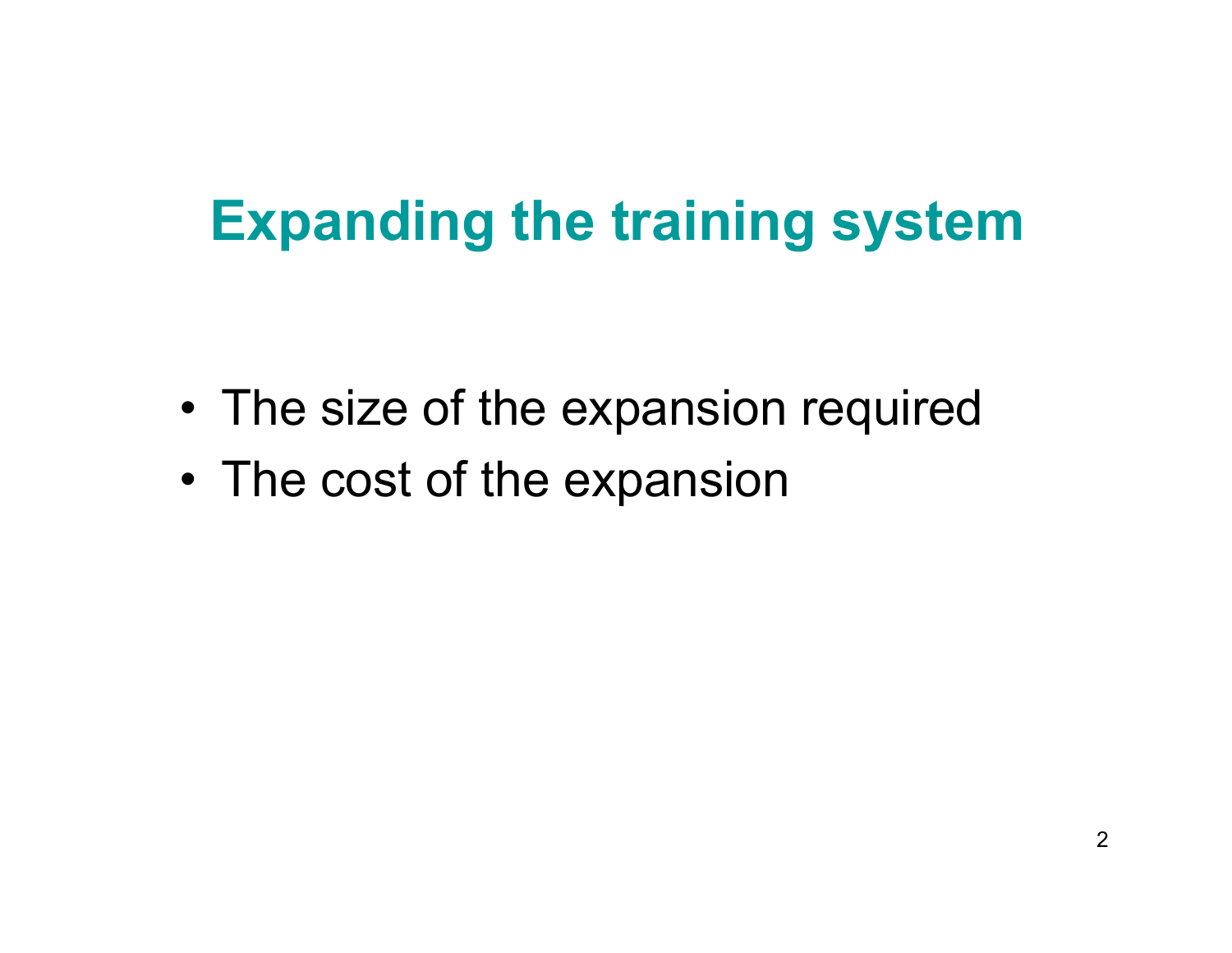# **Size of the expansion**

The estimates of employment by qualifications and training requirements are derived from:

Chandra Shah and Gerald Burke 2006, *Qualifications and the future labour market in Australia,* Report prepared for the National Training Reform Taskforce, [online www.otte.vic.gov.au/vet.asp]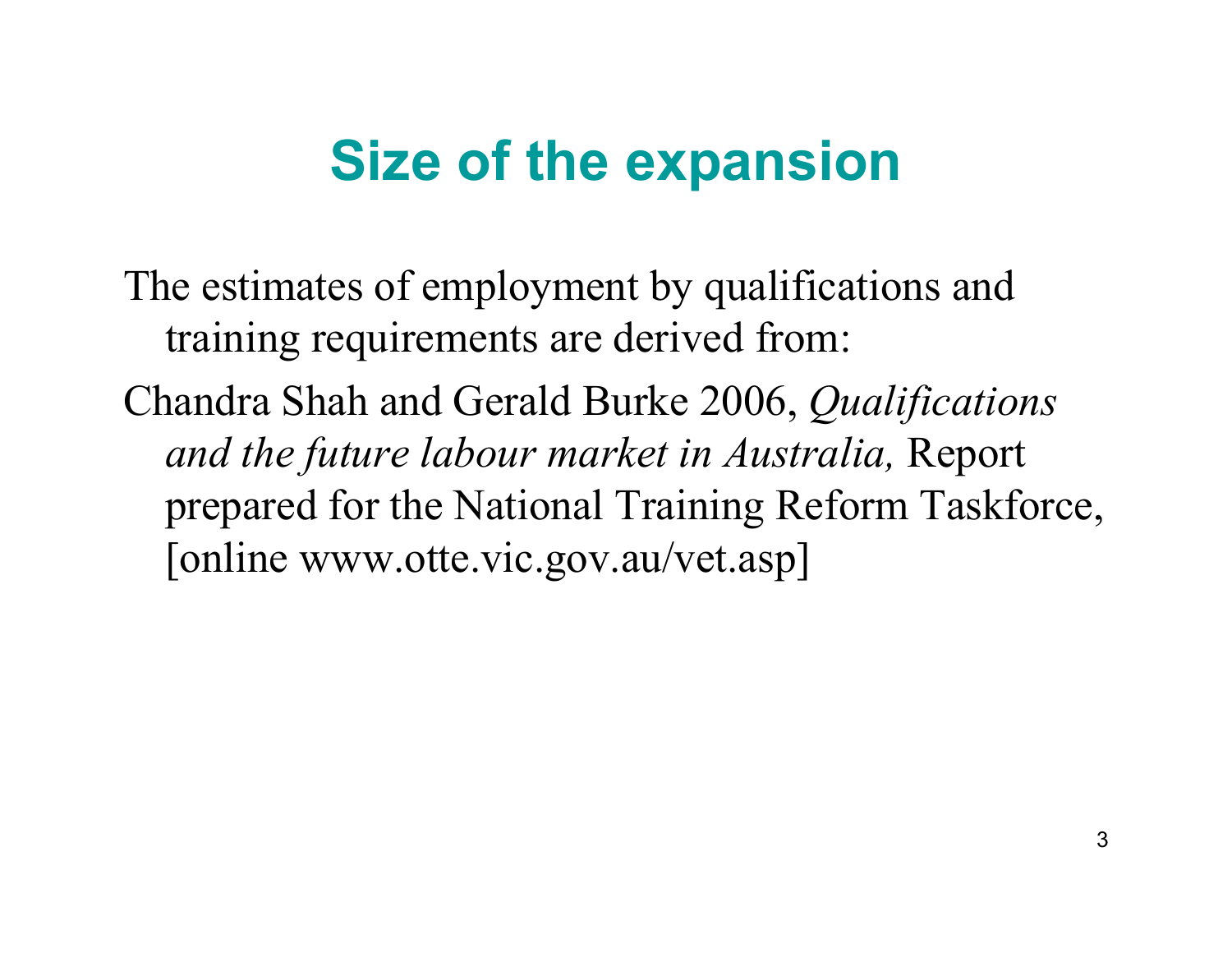### **Qualifications of employed persons by major occupation, Australia 2005**

|                                                  | <b>VET qual</b><br>$\%$ | <b>Higher</b><br>education qual<br>% | Number of<br>workers<br>(000) |
|--------------------------------------------------|-------------------------|--------------------------------------|-------------------------------|
| <b>Managers &amp; administrators</b>             | 35                      | 33                                   | 762                           |
| <b>Professionals</b>                             | 20                      | 69                                   | 1862                          |
| Associate professionals.                         | 43                      | 22                                   | 1233                          |
| <b>Trades</b>                                    | 64                      | 4                                    | 1224                          |
| <b>Advanced clerical &amp; service</b>           | 38                      | 14                                   | 376                           |
| Intermed. clerical, sales etc                    | 38                      | 12                                   | 1588                          |
| Intermed. prod. & transport                      | 29                      | 4                                    | 823                           |
| <b>Elementary clerical, sales and</b><br>service | 24                      | 7                                    | 996                           |
| <b>Labourers</b>                                 | 26                      | 4                                    | 843                           |
| <b>Total</b>                                     | 35                      | 23                                   | 9707                          |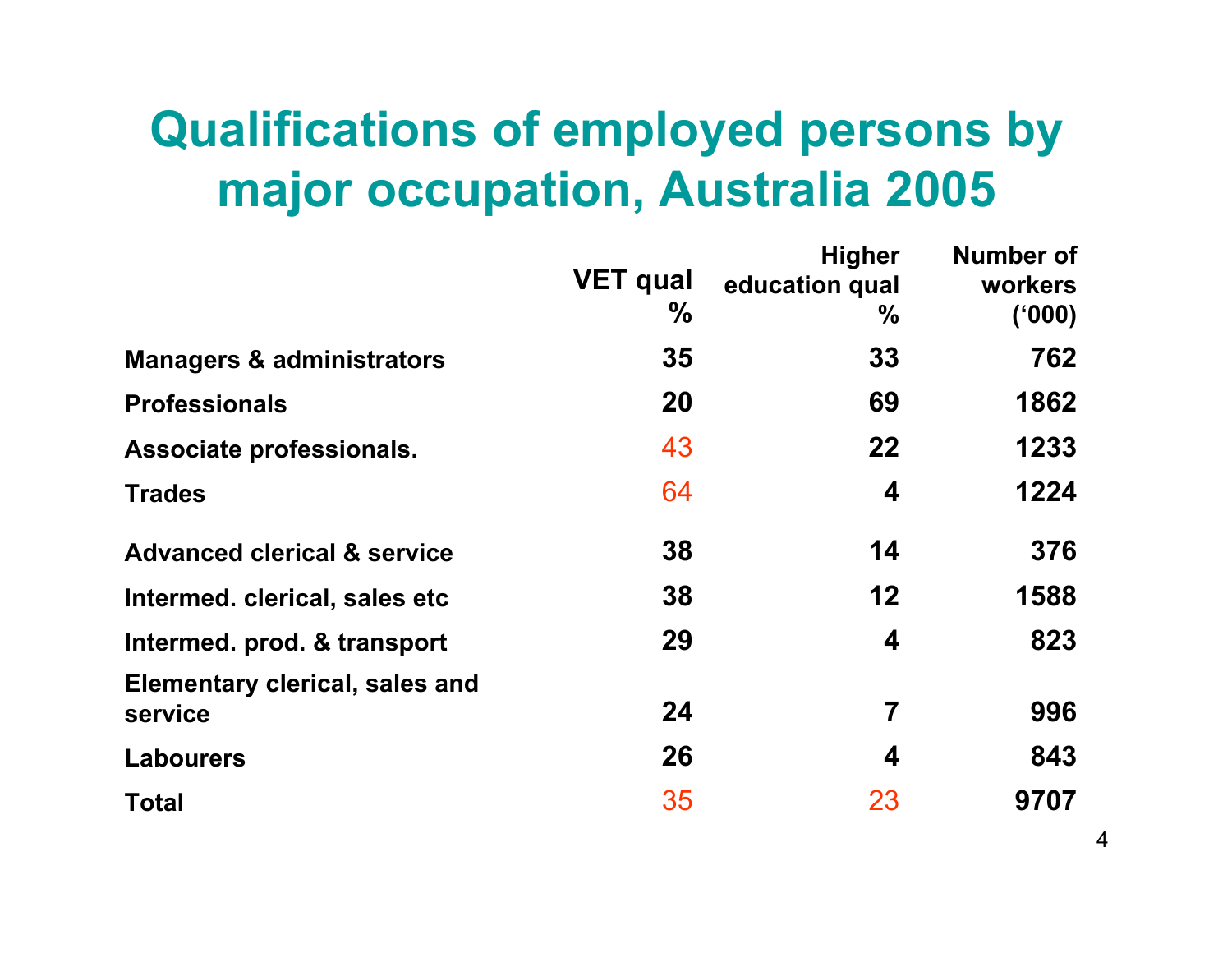# **Employment forecast by occupation, Australia**

|                                           | 2006   | 2016   |                       |
|-------------------------------------------|--------|--------|-----------------------|
|                                           | (000)  | (000)  | % change 2006 to 2016 |
| <b>Managers</b>                           | 847    | 1,020  | 20.4                  |
| <b>Professional</b>                       | 1,951  | 2,258  | 15.7                  |
| <b>Associate profess</b>                  | 1,240  | 1,505  | 21.4                  |
| <b>Trades</b>                             | 1,273  | 1,268  | $-0.4$                |
| <b>Advanced clerical &amp;</b><br>service | 402    | 375    | $-6.7$                |
| Intermediate clerical,<br>sales & service | 1,658  | 1,884  | 13.6                  |
| Inter prod & transport                    | 823    | 914    | 11.1                  |
| Elem clerical, sales &<br>service         | 984    | 1075   | 9.2                   |
| <b>Labourers</b>                          | 863    | 933    | 8.1                   |
| <b>Total</b>                              | 10,042 | 11,233 | 11.9                  |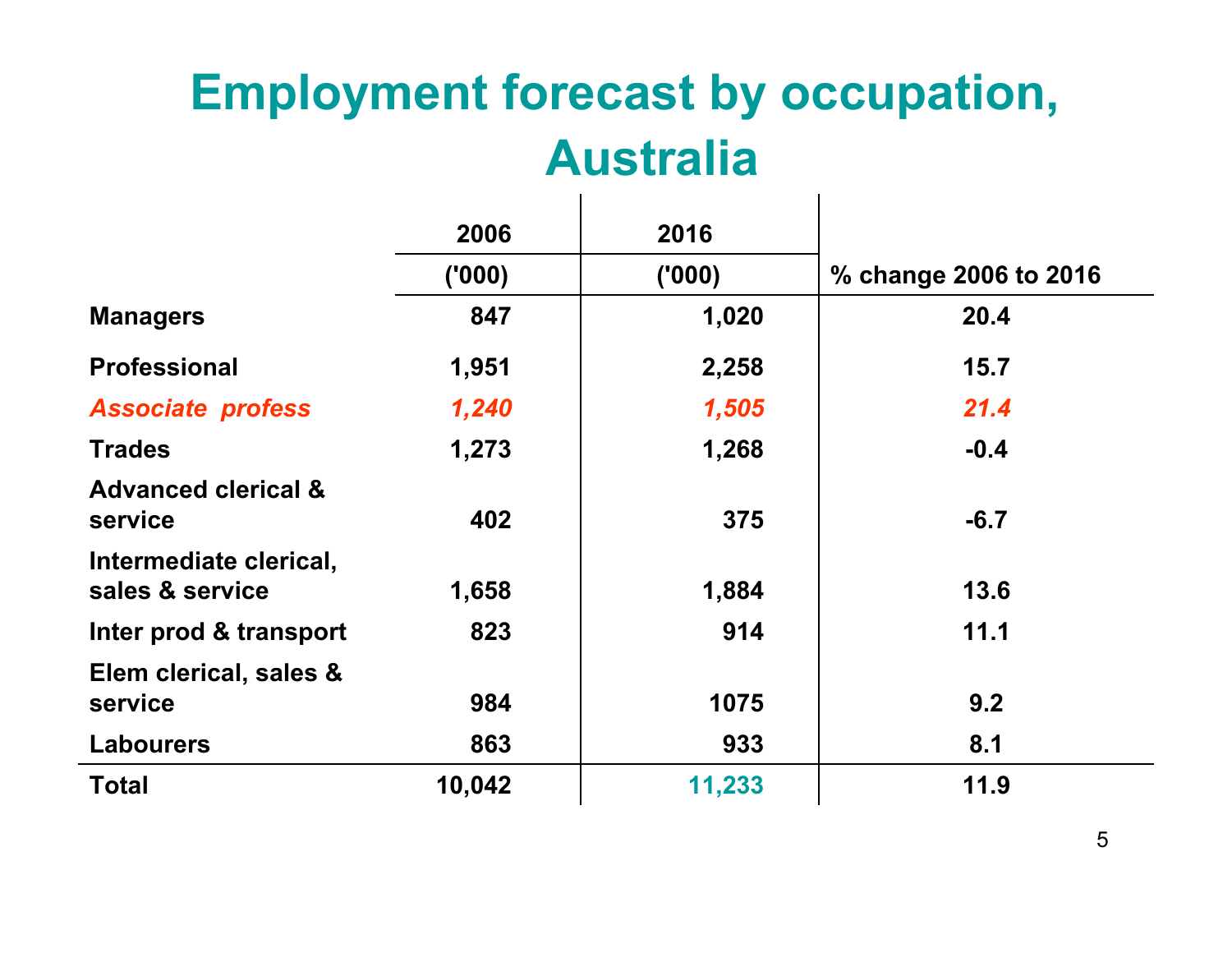## **Employment forecasts by qualification, Australia,**

|                         | 2006   | 2016   |                     |
|-------------------------|--------|--------|---------------------|
|                         | (000)  | (000)  | % change<br>2006-16 |
| <b>VET</b>              | 3,582  | 4,669  | 30.3                |
| <b>Adv diploma</b>      | 496    | 620    | 25.0                |
| <b>Diploma</b>          | 422    | 859    | 103.6               |
| <b>Certificate IV</b>   | 359    | 556    | 54.9                |
| <b>Certificate III</b>  | 1,590  | 1,933  | 21.6                |
| <b>Certificate II</b>   | 420    | 494    | 17.6                |
| <b>Certificate I</b>    | 295    | 206    | $-30.2$             |
| <b>Higher education</b> | 2,390  | 3,325  | 39.1                |
| <b>With</b>             |        |        |                     |
| qualifications          | 5,973  | 7,994  | 33.8                |
| <b>Without quals</b>    | 4,069  | 3,239  | $-20.4$             |
| All                     | 10,042 | 11,233 | 11.9                |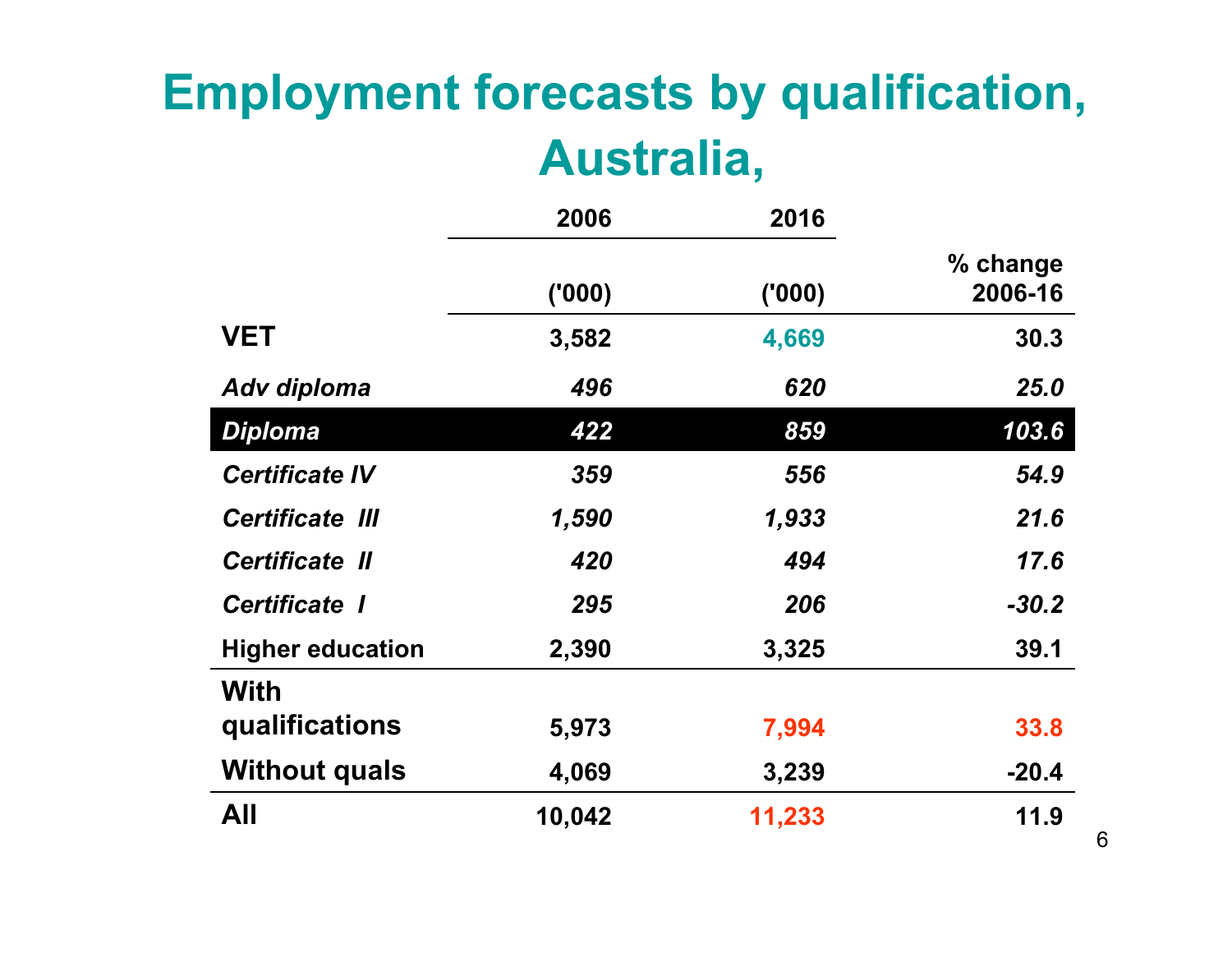### **Numbers to be trained by qualification, Australia 2006 to 2016**

|                            |                                                          | <b>Numbers to be trained 2006 to 2016</b> |                            |                               |
|----------------------------|----------------------------------------------------------|-------------------------------------------|----------------------------|-------------------------------|
|                            | <b>Employment 2016 by</b><br>qualification               | <b>New</b><br>entrants                    | <b>Existing</b><br>workers | <b>Total to be</b><br>trained |
|                            | 000'                                                     | <b>'000</b>                               | 000'                       | 000'                          |
| <b>VET</b>                 | 4,669                                                    | 1,215                                     | 1,260                      | 2,474                         |
| Adv diploma                | 620                                                      | 80                                        | 266                        | 346                           |
| <b>Diploma</b>             | 859                                                      | 338                                       | 198                        | 536                           |
| <b>Certificate IV</b>      | 556                                                      | 149                                       | 161                        | 310                           |
| <b>Certificate III</b>     | 1,933                                                    | 442                                       | 469                        | 911                           |
| <b>Certificate II</b>      | 494                                                      | 150                                       | 109                        | 259                           |
| <b>Certificate I</b>       | 206                                                      | 55                                        | 56                         | 111                           |
| <b>Higher</b><br>education | 3,325                                                    | 1,031                                     | 528                        | 1,559                         |
| All                        | 7,994 qualified (out of<br>total labour force of 11,233) | 2,246                                     | 1,787                      | 4,033                         |

7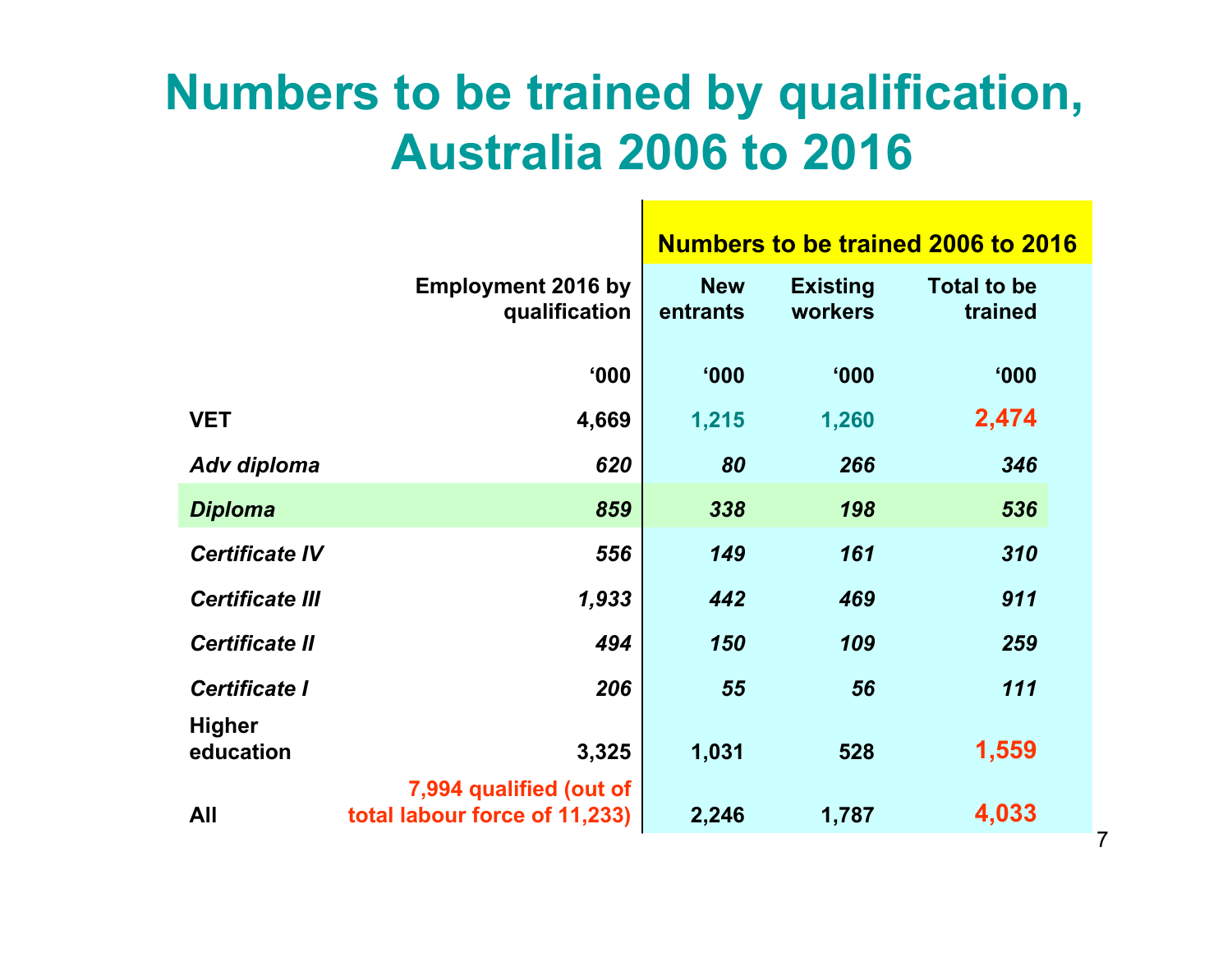#### **Shortfall in requirements, net completions of VET quals, Australia 2006-2016**

| <b>Qualification</b><br>level | <b>Requirements</b><br>to meet 2016<br>target $(900)$ | <b>Net completions</b><br>at 2005 delivery<br>rate ('000) | Annual %<br>increase to<br>meet<br>requirements |
|-------------------------------|-------------------------------------------------------|-----------------------------------------------------------|-------------------------------------------------|
| <b>Adv Diploma</b>            | 346                                                   | 84                                                        |                                                 |
| <b>Diploma</b>                | 536                                                   | 253                                                       |                                                 |
| <b>Certificate IV</b>         | 310                                                   | 344                                                       |                                                 |
| <b>Certificate III</b>        | 911                                                   | 799                                                       |                                                 |
| <b>Certificate II</b>         | 259                                                   | 566                                                       |                                                 |
| <b>Certificate I</b>          | 111                                                   | 186                                                       |                                                 |
| All                           | 2,474                                                 | 2,233                                                     | 1.9<br><sup>o</sup>                             |
|                               |                                                       |                                                           |                                                 |

**Annual %**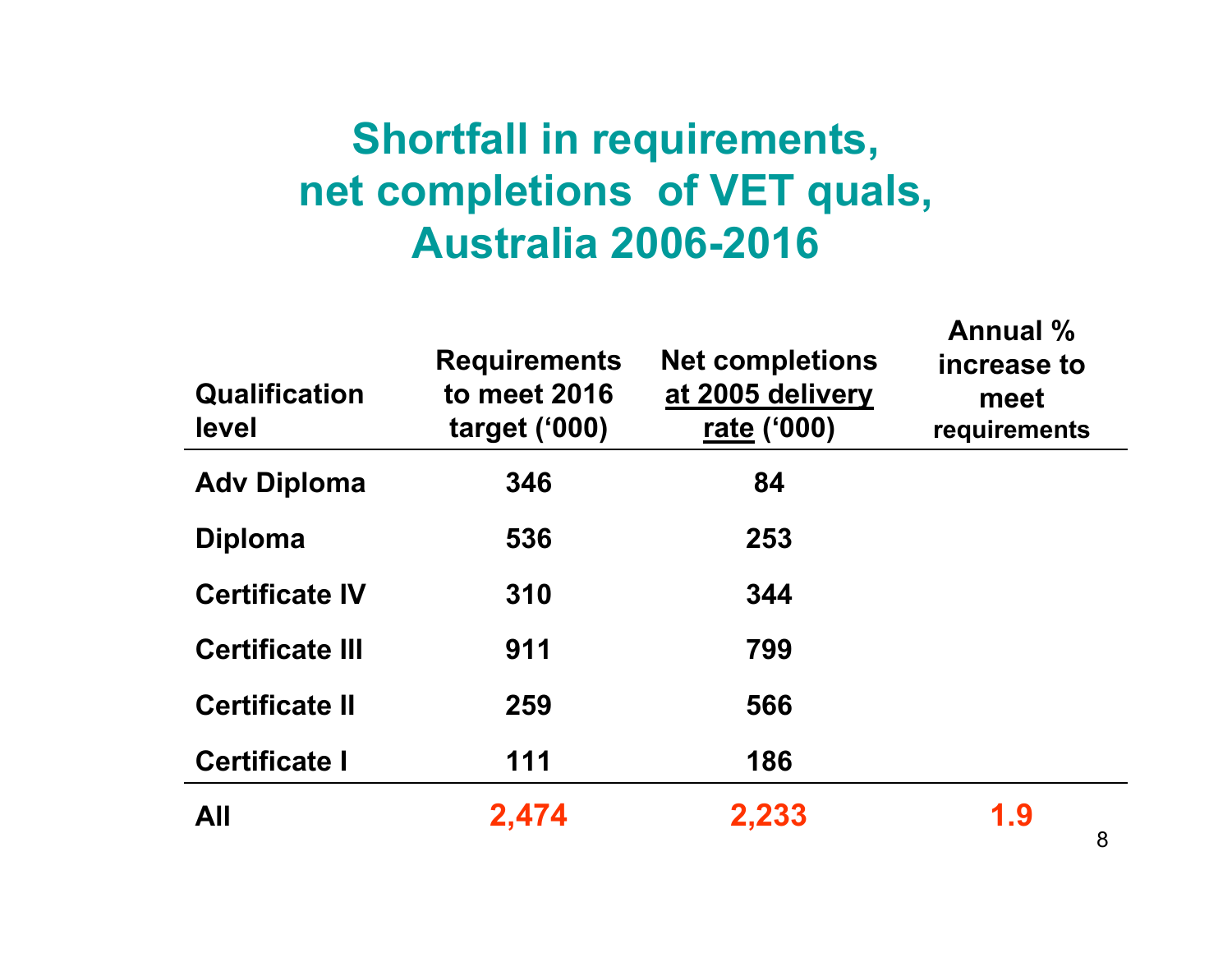#### **IPART Report**

**IPART Up-skilling NSW, December 2006** 

- $\bullet$ + Over 3% increase per year in student numbers
- $\bullet$  -Little allowance for shift to higher level courses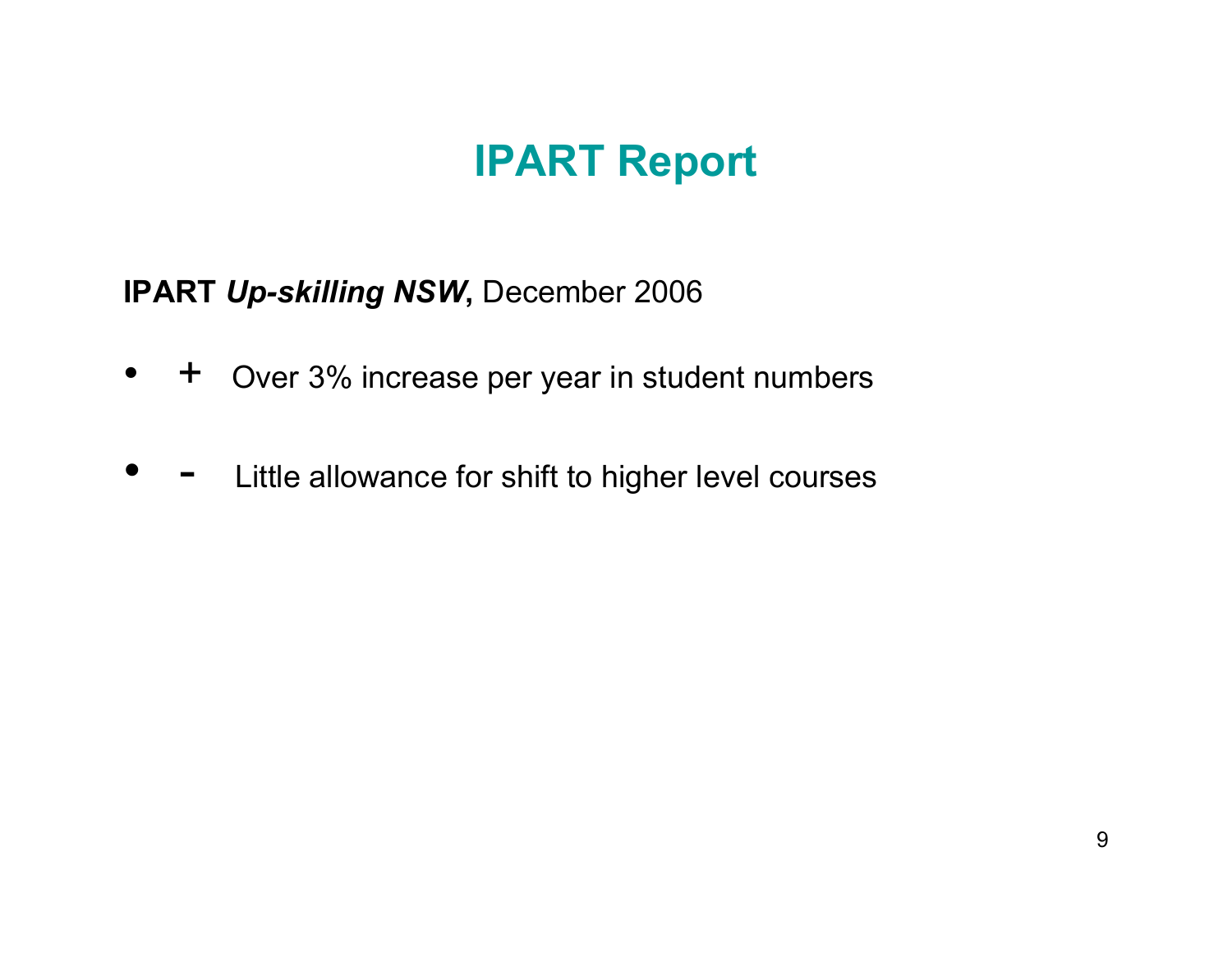#### **Shortfall in requirements, VET hours (million) Australia, 2006 to 2016**

| <b>VET</b><br>qualification | <b>Requirements</b><br>to meet 2016<br>target | <b>Delivery</b> at<br><b>2005</b> rate | Annual %<br>increase to<br>meet<br>requirements |
|-----------------------------|-----------------------------------------------|----------------------------------------|-------------------------------------------------|
| <b>Adv Diploma</b>          | 736                                           | 157                                    |                                                 |
| <b>Diploma</b>              | 1,068                                         | 483                                    |                                                 |
| <b>Certificate IV</b>       | 462                                           | 514                                    |                                                 |
| <b>Certificate III</b>      | 1,262                                         | 1107                                   |                                                 |
| <b>Certificate II</b>       | 218                                           | 476                                    |                                                 |
| <b>Certificate I</b>        | 118                                           | 198                                    |                                                 |
| <b>All</b>                  | 3,864                                         | 2,933                                  | 5.0                                             |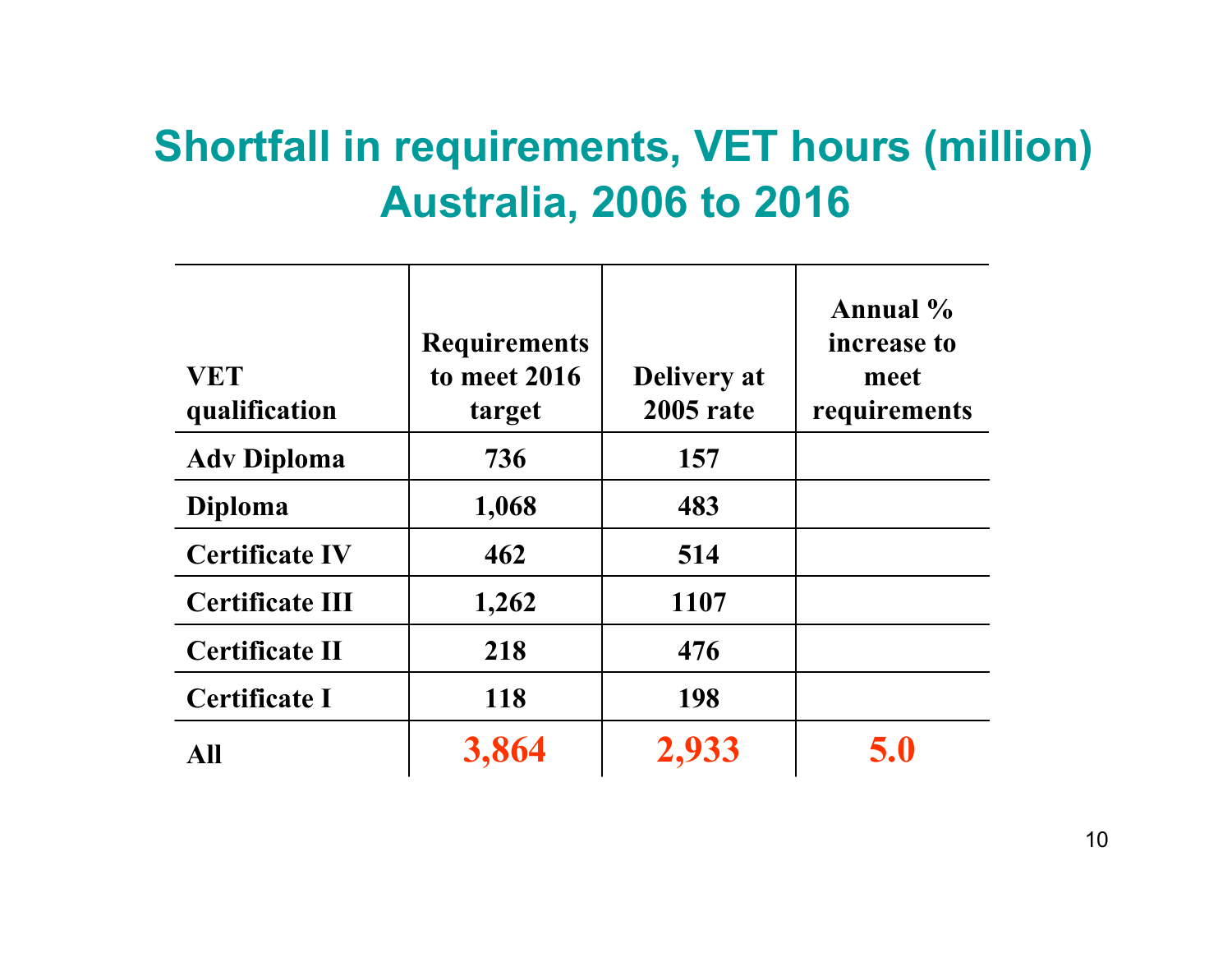#### **VET revenue, Australia**

|                                          | 1999  | 2005  | <b>Increase 1999</b><br>to $2005 \%$ | % of total<br>2005 |
|------------------------------------------|-------|-------|--------------------------------------|--------------------|
| 'Private' revenue \$m                    | 698   | 1,106 | 58                                   | <b>21</b>          |
| Government revenue \$m                   | 3,375 | 4,232 | 25                                   | 79                 |
| TOTAL revenue \$m                        | 4,073 | 5,338 | 31                                   | <b>100</b>         |
| <b>TOTAL</b> in constant 2005 prices \$m | 5,126 | 5,338 | $\boldsymbol{4}$                     |                    |
| <b>Hours million</b>                     | 299   | 356   | 19                                   |                    |
| <b>Students (head count) '000</b>        | 1,615 | 1,641 |                                      |                    |
| <b>S</b> per hour in constant prices     | 17    | 15    | $-12$                                |                    |
| <b>S</b> per student in constant prices  | 3,175 | 3,252 | $\overline{2}$                       |                    |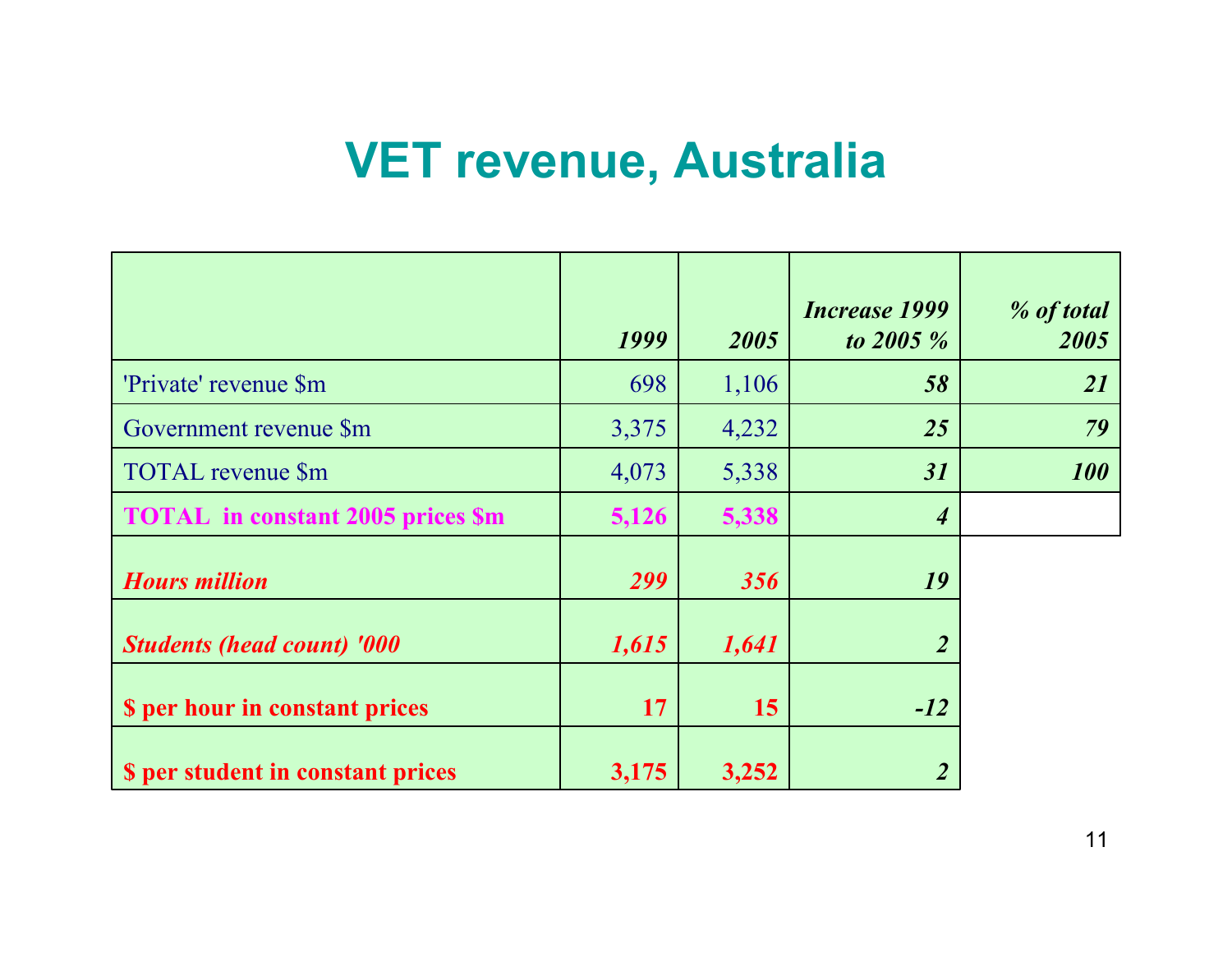### **What if total total VET revenues grow at 5 per cent per annum?**

| <b>Projections</b>                                          | <b>Annual</b><br><b>Growth rate</b> | <b>Revenue in</b><br>2006 | in 2011 | <i>In 2016</i> |
|-------------------------------------------------------------|-------------------------------------|---------------------------|---------|----------------|
| <b>VET revenues \$ billion</b>                              | 5.0%                                | 5.4                       | 6.9     | 8.8            |
| <b>GDP \$ billion</b>                                       | 3.25%                               | 966                       | 1,133   | 1,330          |
| <b>VET revenue % of GDP</b>                                 |                                     | 0.56                      | 0.61    | 0.67           |
| <b>Cumulative extra VET revenues from</b><br>2006 \$million |                                     |                           | 4,354   | 17,412         |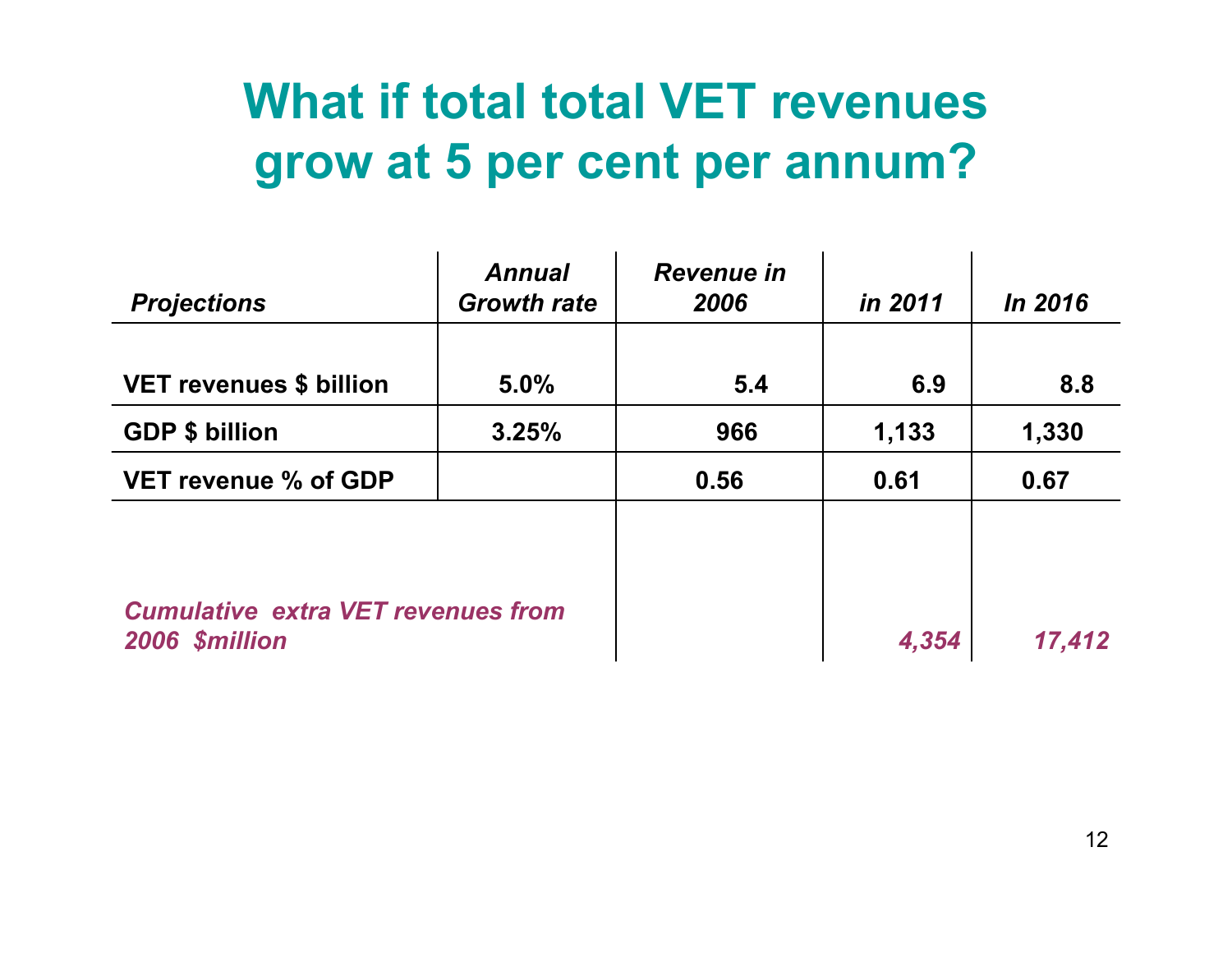### **Real funds by education sectors: 5 years 1999 to 2004?**

**Increase in total real funds**

| <b>Government schools</b>                             | 10%    |
|-------------------------------------------------------|--------|
| <b>Non-government schools</b>                         | 33%    |
| <b>Publicly funded Australian University Students</b> | $-2\%$ |
| <b>Vocational Education and Training VET</b>          | $2\%$  |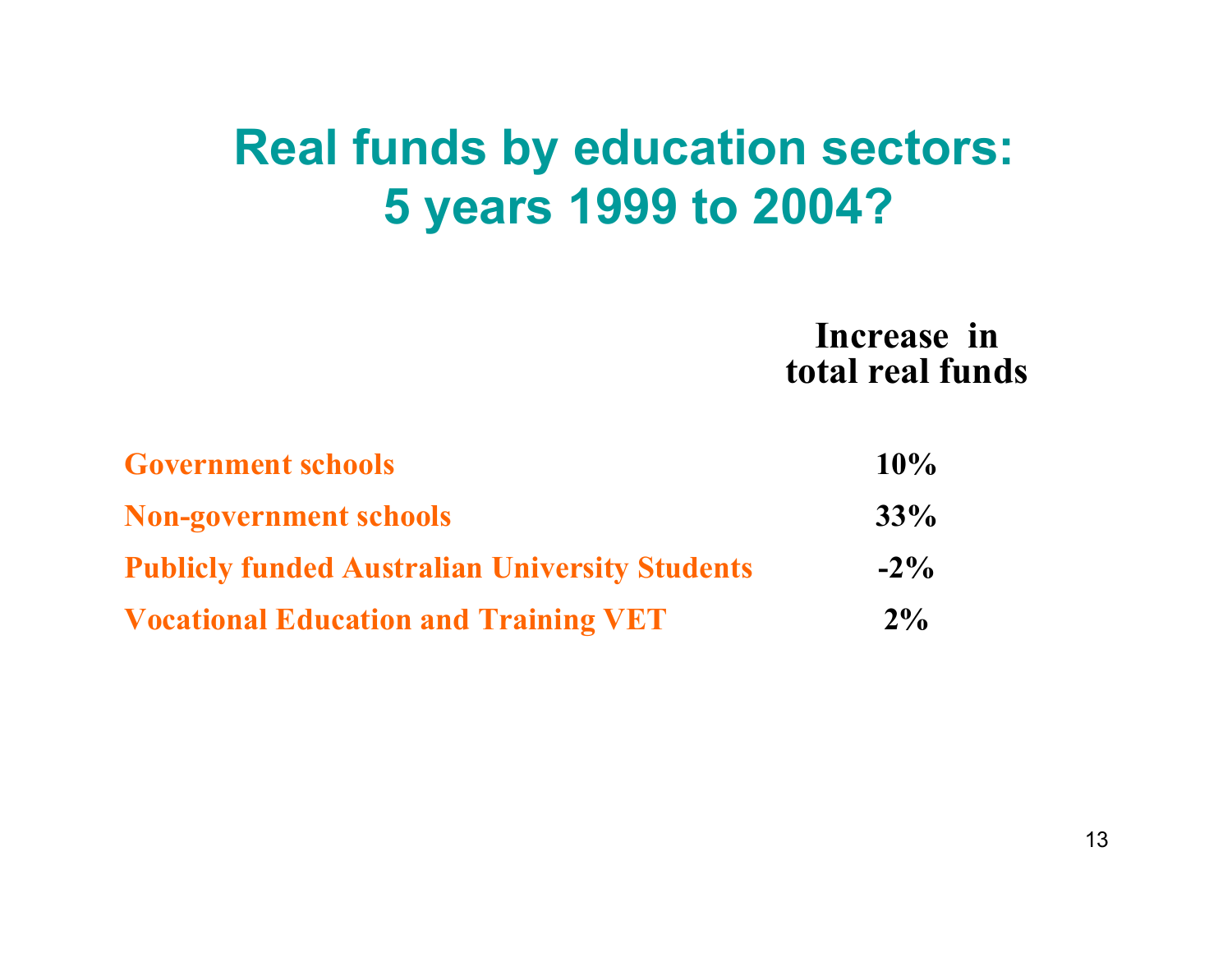#### **Related support for training**

- **Australian and state employer incentives for apprentices/trainees -- increased rapidly**
- **Youth Allowance and ABSTUDY**
- $\bullet$ **Employer spending on training (not measured)**
- $\bullet$ **Other privately funded training (not measured)**